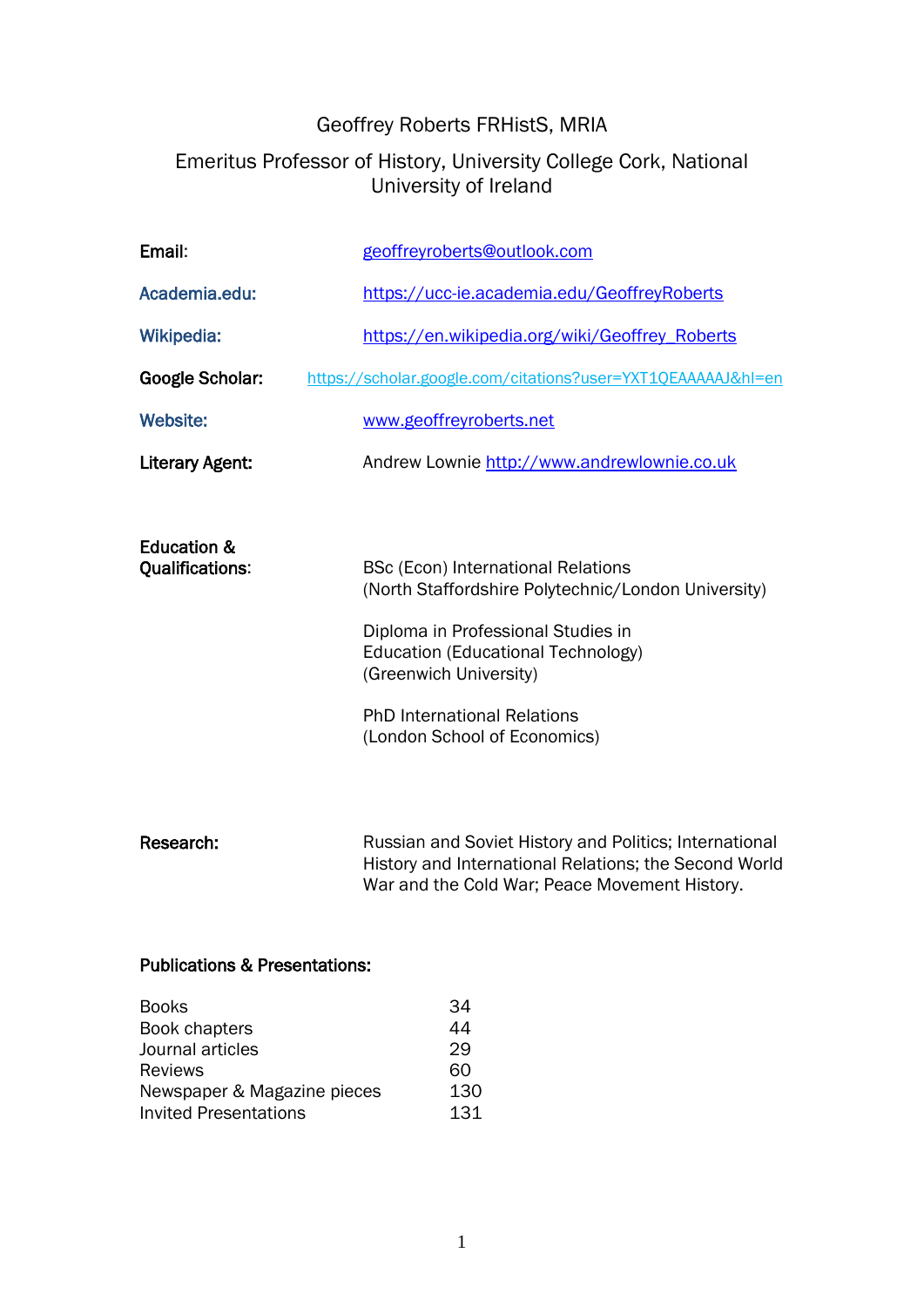Awards & Prizes: Senior Research Fellow, Polish Institute of Advanced Studies, 2021-2022

> Visiting Fellow, Aleksanteri Institute for Russian and East European Studies, University of Helsinki, 2021

Honorary Life Membership, Irish Association for Russian and Central and East European Studies, 2019

EURIAS Senior Research Fellow, Helsinki Collegium for Advanced Studies, 2018-2019

Visiting Fellow, Jordan Center for Advanced Russian Studies, New York University, 2018

Elected a Member of the Royal Irish Academy, 2016

Visiting Scholar, Open Society Archive, Budapest, 2016

Senior Research Fellow, Institute for Advanced Study, Central European University, Budapest, 2015

Visiting Scholar, Princeton University Library, 2014

United States' Society for Military History Distinguished Book Award 2013 (for *Stalin's General: The Life of Georgy Zhukov*, Random House 2012)

UCC Lifetime Achievement Research Award 2012 (an award for "researchers who have made exceptional and very influential research contributions, pushing boundaries and enhancing knowledge and raising the national and international profile of UCC")

Senior Fellow, Nobel Peace Institute, Oslo, 2008

UCC College of Arts, Celtic Studies and Social Sciences Senior Research Achievement Awards 2008 and 2000 (awarded to the faculty member with the best publication record during the previous five years)

Visiting Research Fellow, Kennan Institute for Advanced Russian Studies, Washington DC 2007 and 2001

Visiting Scholar, Eisenhower Library, Abilene, 2006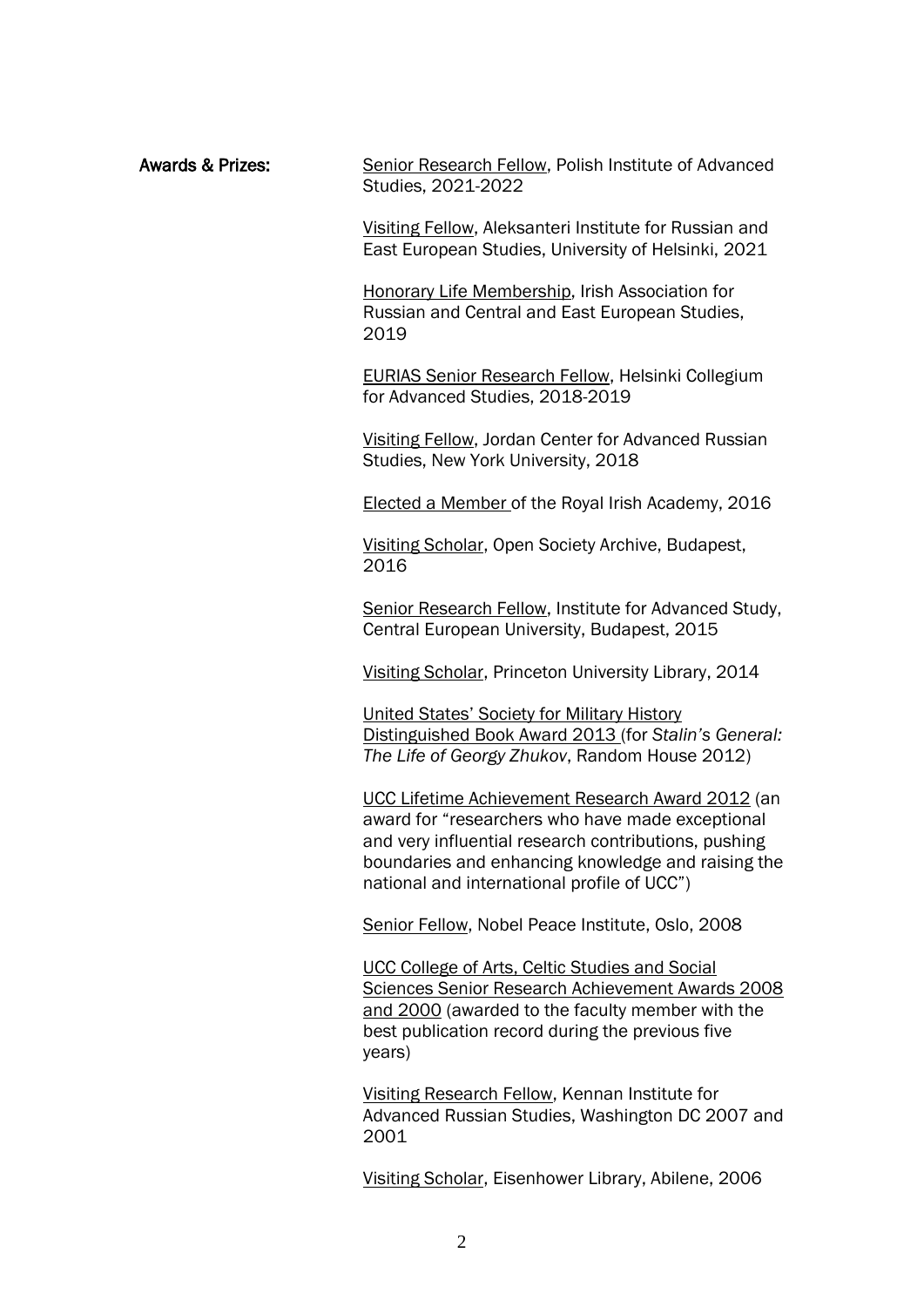Government of Ireland Senior Research Fellow, 2004-2005

Fulbright Scholar, Harvard University, 2005

UCC President's Award for Teaching Excellence, 2003

Elected a Fellow of the Royal Historical Society,1997

Professional Service: Head of the School of History, UCC, 2009-2014

External and Internal Examiner of PhD theses in Ireland, Britain, Canada, Australia and Russia

External Examiner, Department of International Politics, University of Aberystwyth, 2003-2006; History & Politics, Liverpool Hope University, 2009- 2013; MA in 20th Century History, Liverpool University, 2011-2014

President/Vice-President, Irish Association for Russian and Central and East European Studies, 2002-2012 (organiser of 2003, 2012 and 2018 annual conferences)

Plenary Speaker, British International Studies Association Annual Conference, St Andrews University 2005; Local Organiser, BISA Annual Conference, University College Cork 2006; convenor of History and IR panels BISA conference in Cambridge, 2007

Referee for: *Review of International Studies*, *Russian Review*, *Slavic Review*, *Europe-Asia Studies*, *Diplomacy and Statecraft*, J*ournal of Contemporary History*, *Cold War History*, *Journal of Cold War Studies*, *International History Review, British Journal of Sociology, Irish Historical Studies, Intelligence and National Security*

Reviewer for numerous publishers, including Bloomsbury, Cambridge, Yale, Routledge, Longman, Oxford, Palgrave and Macmillan

Assessor for the Arts and Humanities Research Council (UK), the National University of Ireland, the Irish Research Council, Canadian Social Sciences Research Council, Russian Quality Assurance Agency,